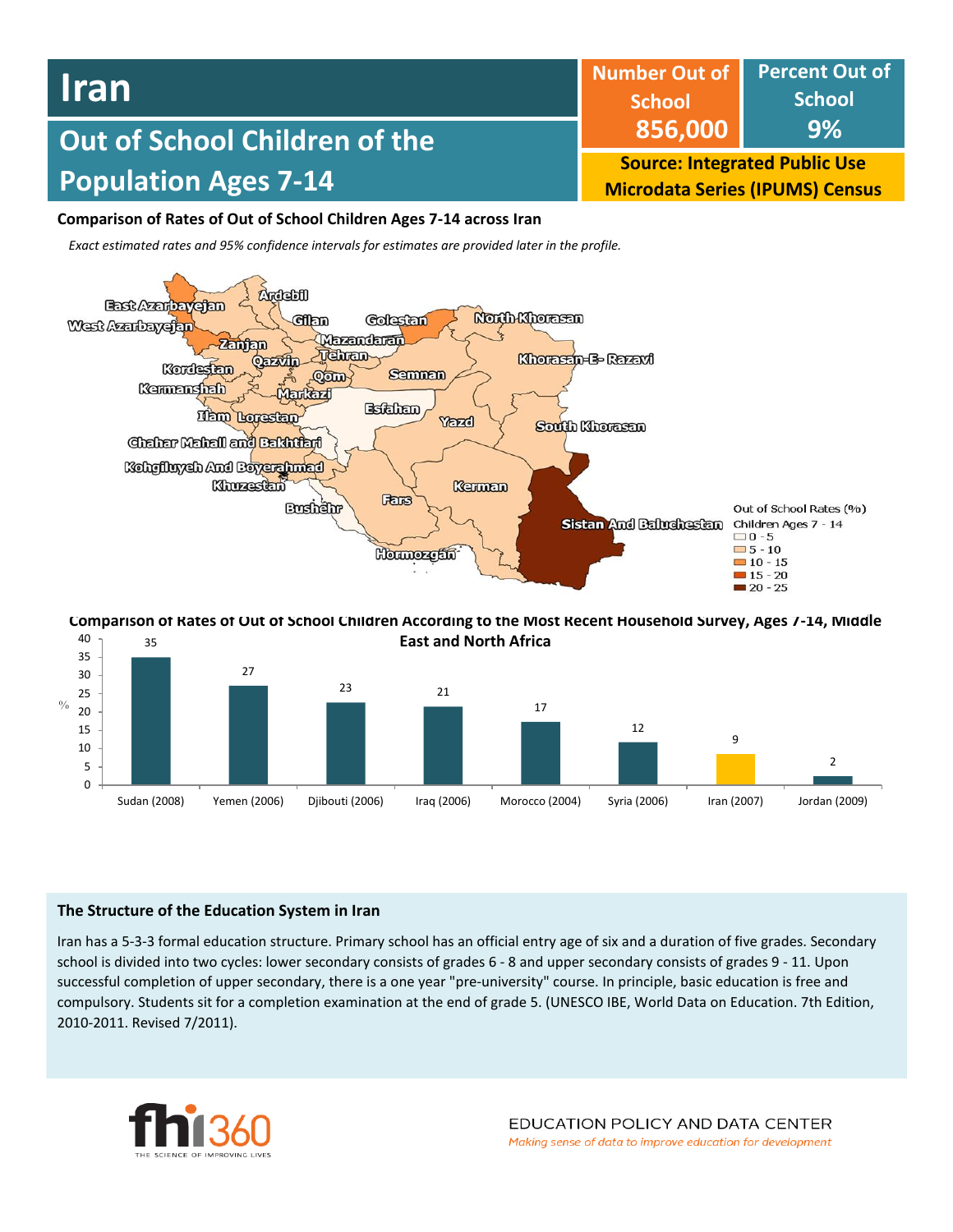![](_page_1_Figure_0.jpeg)

● Parity indices provide information about the greatest sources of inequality in a population. The graph at left provides ratios of different estimates of children aged 7-14 who are out of school. It shows, for example, that the out of school rate in rural areas is 0.5 times higher than that in urban areas.

● For Iran, the greatest disparity in out of school rates is between children from provinces with the highest and lowest school participation rates. Children from the worst performing province are 4.8 times as likely to be out of school as children from the best.

## **Out of School Children by Individual and Household Characteristics**

● More girls (10% or 497,990) are out of school than boys (7% or 357,852) in Iran.

● Out of school rates for children from rural areas (11%) are lower than those for children from urban areas (5%). In terms of absolute numbers, there are fewer children out of school in rural areas (617,290) than in urban areas (238,552).

● Out of school rates are highest for children from urban areas (11).

### **Numbers of Out of School Children, IPUMS Census 2007**

![](_page_1_Figure_8.jpeg)

![](_page_1_Figure_9.jpeg)

### **About Data Sources**

All out of school estimates presented in this profile are EPDC extractions of IPUMS data. The IPUMS project is a collaboration among the Minnesota Population Center, National Statistical Offices, and international data sources that gathers, codes, and disseminates public census data. The 2007 Iran IPUMS Census IPUMS data is representative at the national and subnational level. For more information, please see https://international.ipums.org.

Estimates of out of school children from household surveys can be expected to differ from administrative estimates, such as those from the UNESCO Institute for Statistics and national government agencies, because of differences between these sources in data collection and estimation methods for measuring school participation. For more information on the differences between these data sources, please see www.epdc.org.

![](_page_1_Picture_13.jpeg)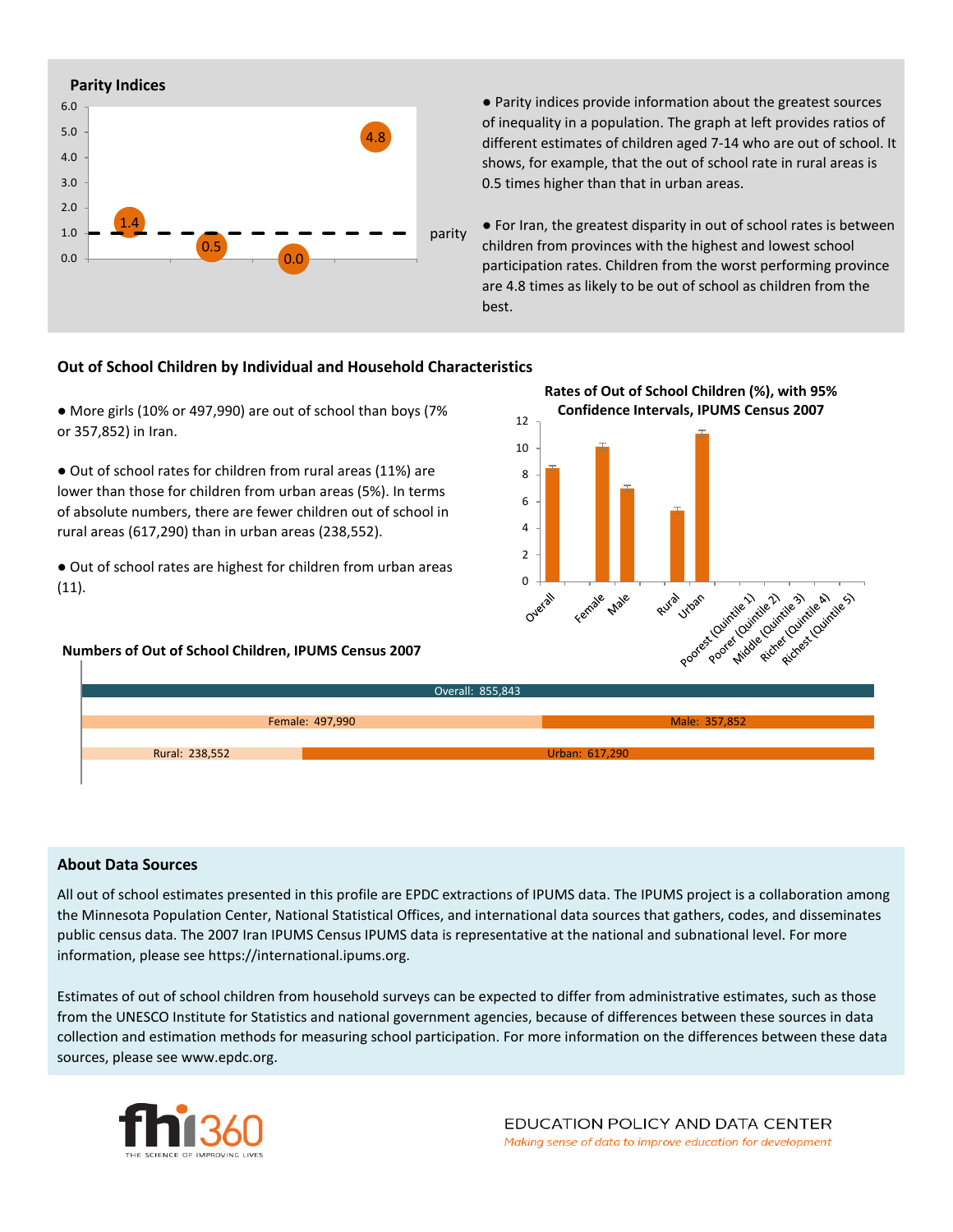## **Out of School Children by Subnational Regions**

● The subnational region with the highest percentage of children out of school is Sistan And Baluchestan (22%). Mazandaran has the lowest rate of school non-participation (5%).

● The highest numbers of out of school children are located in Sistan And Baluchestan (115,707). Semnan has the lowest numbers of out of school children (4,795).

![](_page_2_Figure_3.jpeg)

**Rates of Out of School Children by Subnational Region (%), with 95% Confidence Intervals, IPUMS Census 2007**

**Numbers of Out of School Children by Subnational Region (# in thousands), with 95% Confidence Intervals, IPUMS Census 2007**

![](_page_2_Figure_6.jpeg)

### **Why Ages 7-14?**

EPDC presents data for ages 7-14. This age group captures the bulk of basic compulsory education in most countries, aids crossnational comparability of estimates, and conveys the normative international frameworks set by the Convention on the Rights of the Child and supported by the ILO Minimum Age Convention.

![](_page_2_Picture_9.jpeg)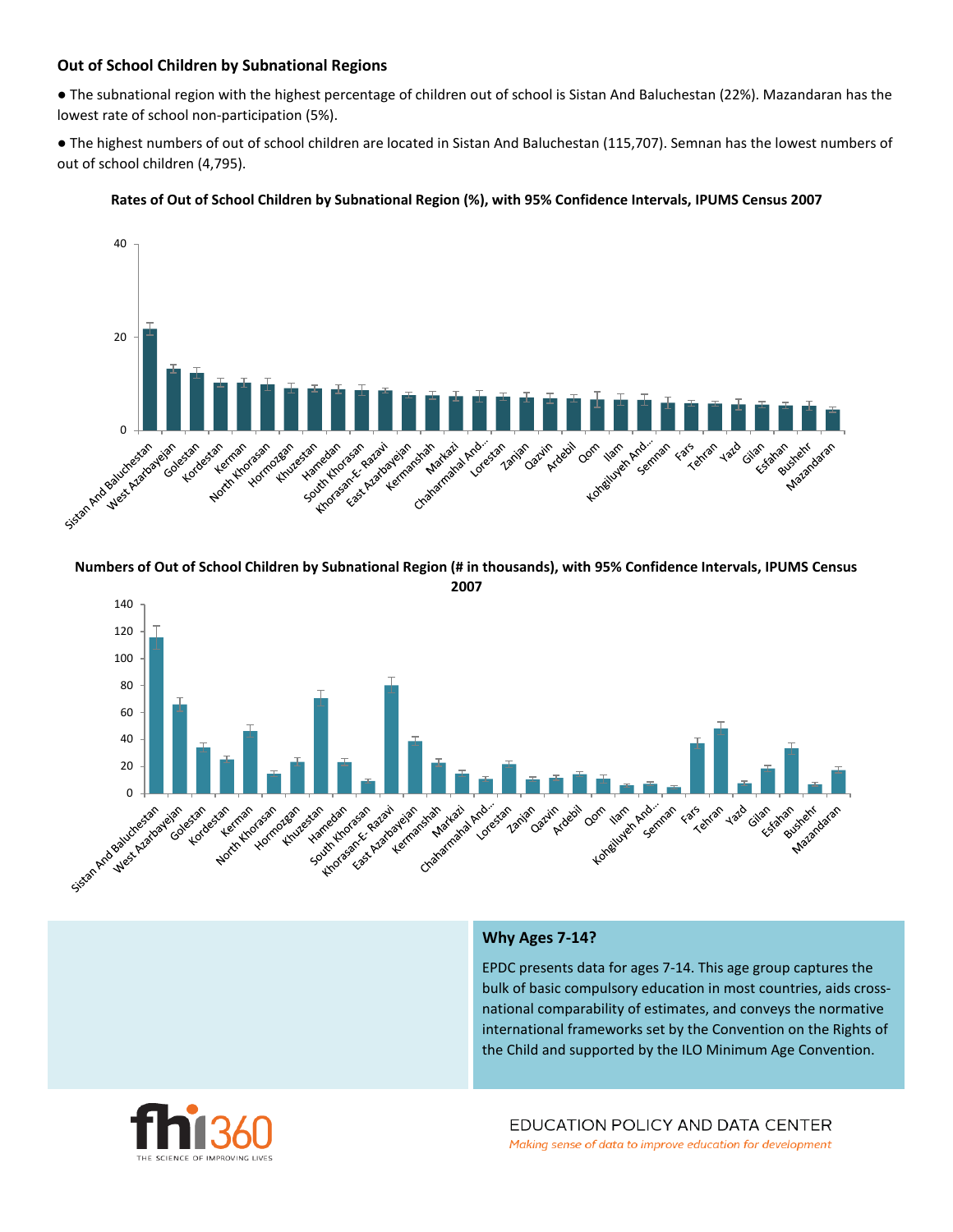## **Out of School Rates by Age and Sex**

- The official primary school entry age in Iran is age 6. At that age, 23% of girls and 22% of boys are out of school.
- At age 15, 30% of girls and 27% of boys are out of school.
- School participation is highest for girls at age 8 and for boys at age 9.

![](_page_3_Figure_4.jpeg)

#### **Out of School Rates, by Age and Sex**

### **Summary of EPDC Methodology on Measuring Out of School Children**

In this profile, EPDC presents estimates of the proportion and number of out of school children of the population ages 7-14 using household survey data. Along with relative and absolute estimates of out of school children, EPDC provides 95% confidence intervals for each estimate.

To create estimates of the proportion of out of school children for a particular school year, EPDC used birthdate information to identify children who were of a particular age range (7-14) on the month that the school year began. Children who had attended primary school or higher at any time during the school year were classified as 'in school;' Children who had not attended school at any time during the school year, or who had attended pre-school during that reference period were classified as 'out of school.' The proportion of children who are out of school is calculated as the number of children within the 7-14 age range who were classified as out of school divided by the number of children within the same age range.

To obtain the number of out of school children, the out-of-school rate is then applied to the estimated population of the same age range from the UN Population Division (EPDC obtained single-age population estimates to build the correct age range). UN Population Division figures are provided for mid-year each year, and EPDC uses the population figures from the year closest to the start of the school year in each country. Depending on a country's main academic calendar, the population figure may be from the year before the school participation year.

For more information on measurement of out of school children, please see the EPDC website at www.epdc.org.

![](_page_3_Picture_11.jpeg)

EDUCATION POLICY AND DATA CENTER Making sense of data to improve education for development